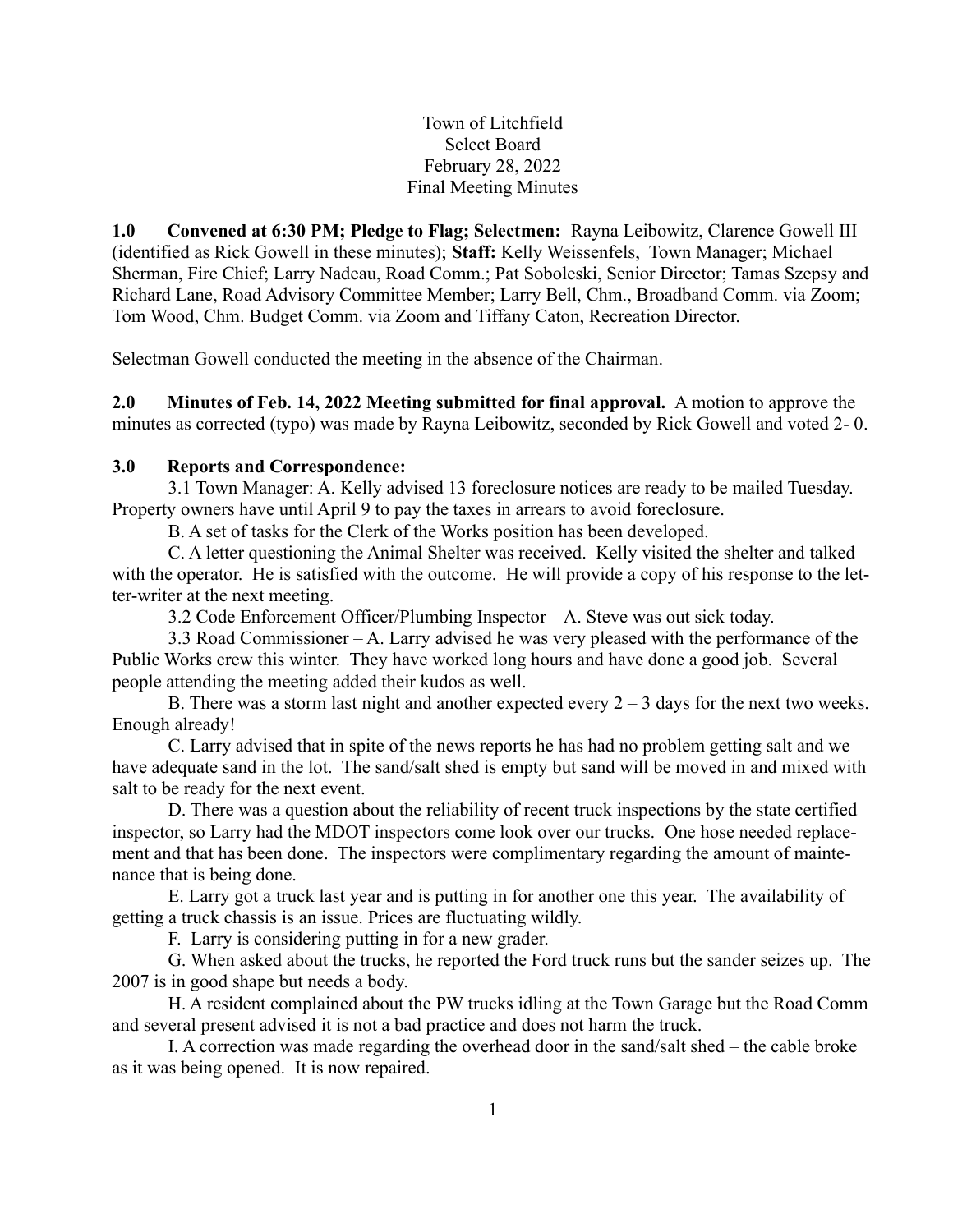3.4 Fire & Rescue – A. Chief Sherman advised the trucks are in good repair.

B. Repairs and maintenance are scheduled for the RTV.

C. There were two bad accidents on the Turnpike that the FD responded to.

D. Chief Sherman reminded all that private roads and driveways need to be kept passable for emergency response vehicles.

3.5 Emergency Management – No report

3.6 Assessing Agent – The Agent worked on updating deeds last week. A draft of the next contact with the assessing agent firm has been requested.

3.7 Transfer Station – A. John Upham, Acting TS Manager, provided a written report.

3.8 Broadband Committee – A. Larry Bell, Chairman, advised the final review of the Spectrum Charter Franchise Agreement has been done and it is back in Spectrum's hands.

B. Redzone's informational meeting had 49 attend in person or via Zoom. 96 have registered or signed up to date. Over the next few months they will be completing work for June installations.

C. There was discussion about sharing Redzone information using various platforms, organizations and businesses.

3.9 Other Town Committees – The Budget Committee – Tom Wood, Chm. advised the February meeting was canceled. He met with Smithfield Plantation and Litchfield Academy Trustees to explain the Enterprise Account reporting system and processes and would be happy to meet with any others who want the info.

#### 4.0 Scheduled Business

4.1 Gardiner Public Library budget review (Justin Hoenke, GPL Director) The proposed budget for Litchfield for FY 23 is \$25,609 which represents a \$1,571 increase. Justin advised the Library is now open on Saturdays, they hope to reopen on Tuesday evenings soon and the Childrens' Room on open certain days. They are building a digital library which connects to the State Library, digital archives of historic newspapers, cloud library access to ebooks, Hoopla – a Netflex-like service for libraries and the Maine Dept. of Labor will assist residents to develop resumes and find jobs. The building belongs to the Library Association so no town funds go to maintaining it. Justin will pull together information about the number of uses of library serves provided to Litchfield residents for the town website and Facebook to help voters better understand how important the library is to our residents and students. The Drive Through window is still open and they have access through Minerva to over 6 million books, articles and "pieces" of information, available to cardholders.

 4.2 Bid Opening – Gravel B, Gravel D, Paving – 7:30 pm The following Paving bids were opened:

All States Construction \$87.40 /ton for 1,000 tons, hand paving - \$160.00/Ton, Butt joint - \$16.50/ton, asphalt cost \$650/ton

Crooker Construction – 19mm - \$86.00/ton, 12.5 mm \$96.00/ton, Butt joint - \$25.00, 9.55 - \$195.00 The bids have been referred to the Road Commissioner and Road Advisory Comm. for review and recommendation on 3/14/22.

The following Gravel bids were opened:

## Type B Gravel

Pike Industries – for 725 units - \$13.00 per ton, \$6.90 per ton delivery charge LR Nadeau, Inc - \$15.25 per yard picked up and \$20.75 per yard delivered Shaw Brothers - \$16.50 per yard picked up, \$23.50 per yard delivered

Type B Gravel - A motion to award the bid to LR Nadeau Inc for \$15.25/yard picked up, \$20.75 /yard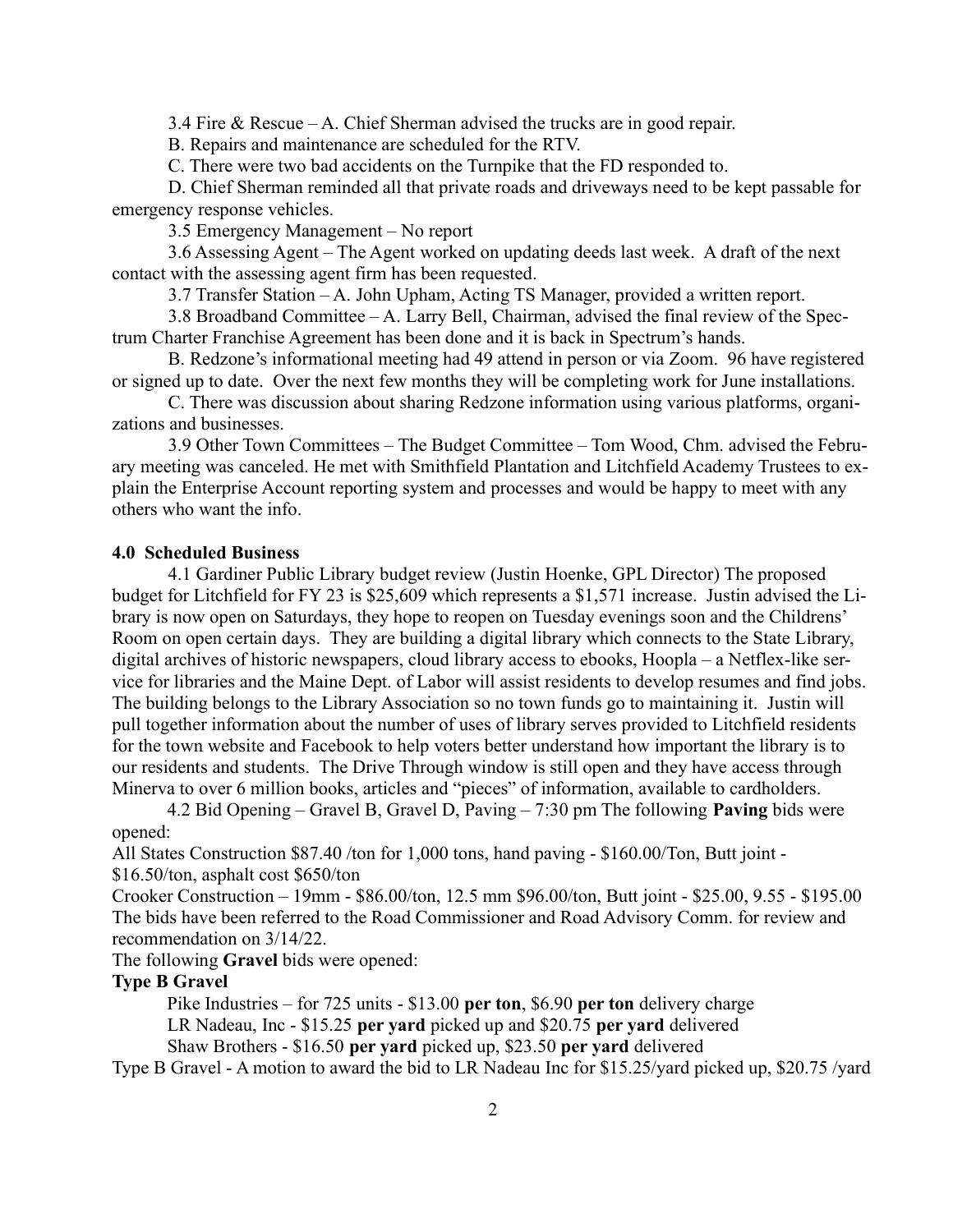delivered was made by Rayna Leibowitz, seconded by Rick Gowell and voted  $2 - 0$ .

## Type D Gravel

Pike Industries - \$9.65 per ton picked up, plus \$6.90 per ton deliver charge LR Nadeau, Inc -\$12.95 per yard picked up, \$19.25 per yard delivered

 Shaw Brothers - \$14.25 per yard picked up, \$21.25 per yard delivered Type D Gravel - A motion to award the bid to LR Nadeau Inc for \$12.95 /yard picked up, \$19.25 /yard delivered was made by Rayna Leibowitz, seconded by Rick Gowell and voted  $2 - 0$ .

 4.3 Choose dates/times for Town Manager, Public Works Director performance reviews – March 21 at 9:00 for Larry followed by Kelly's evaluation

4.4 Review/Approve request for bid, Window Replacement, Litchfield Academy – Modifications were made to change the date to March 28, clarify the language in Section II, A. that "The successful bidder will be responsible for supplying, measuring, ordering and purchasing the required windows." and Section II, B. making pre-inspection a requirement and offering Monday, March 14 from 10:00 to noon as a time for such pre-inspection or another date/time by appointment with contact. Information provided. A motion to approve the amended bid was made by Rayna Leibowitz, seconded by Rick Gowell and voted  $2 - 0$ .

 4.5 Review/Approve request for bid, Road Grinding – A motion to approve the bid form as discussed and modified to be received and opened on March 28 was made by Rayna Leibowitz, seconded by Rick Gowell and voted  $2 - 0$ .

 4.6 Repurchase agreement R14-001-8, R14-001-9 (R. Evans) – for 24 months each on R14, Lot 001-8 for \$3,572.19 and R14, lot 001-7 for \$6,555.33. A motion to accept the repurchase agreement was made by Rayna Leibowitz, seconded by Rick Gowell and voted  $2 - 0$ .

 4.7 Agreement to grant MDOT paving contractor permit for overweight vehicles (Rt 9, Feb 24 MDOT ltr) Following discussion, a motion to approve the MDOT contractor for overweight permit was made by Rayna Leibowitz, seconded by Rick Gowell and voted  $2 - 0$ .

 4.8 Budget review - Recreation, Sr. Center, Fire/Rescue, Emergency Management, Misc. (Cemeteries, Newsletter, Library,)

#### 5.0 Unscheduled Business

#### 6.0 Appointments/Resignations

7.0 Warrants The Town Manager explained the change in the Town Warrant numbering sequence as the TRIO program internally numbered the RSU #4 Warrant item consecutively while the Town Manager was using the month as an identifier.

 7.1 Town Warrant #21 for \$37,847.76 – A motion to approve Town Warrant #21 for \$37,847.76 was made by Rayna Leibowitz, seconded by Rick Gowell and voted  $2 - 0$ .

 7.2 Town Payroll #17 \$24,524.66 – A motion to approve Town Payroll #17 for \$24,524.66 was made by Rayna Leibowitz, seconded by Rick Gowell and voted  $2 - 0$ .

#### 8.0 Selectmen/Public Discussion/ Communication

#### 9.0 Future Agenda Item

9.1 Feedback on Selectmen's Handbook